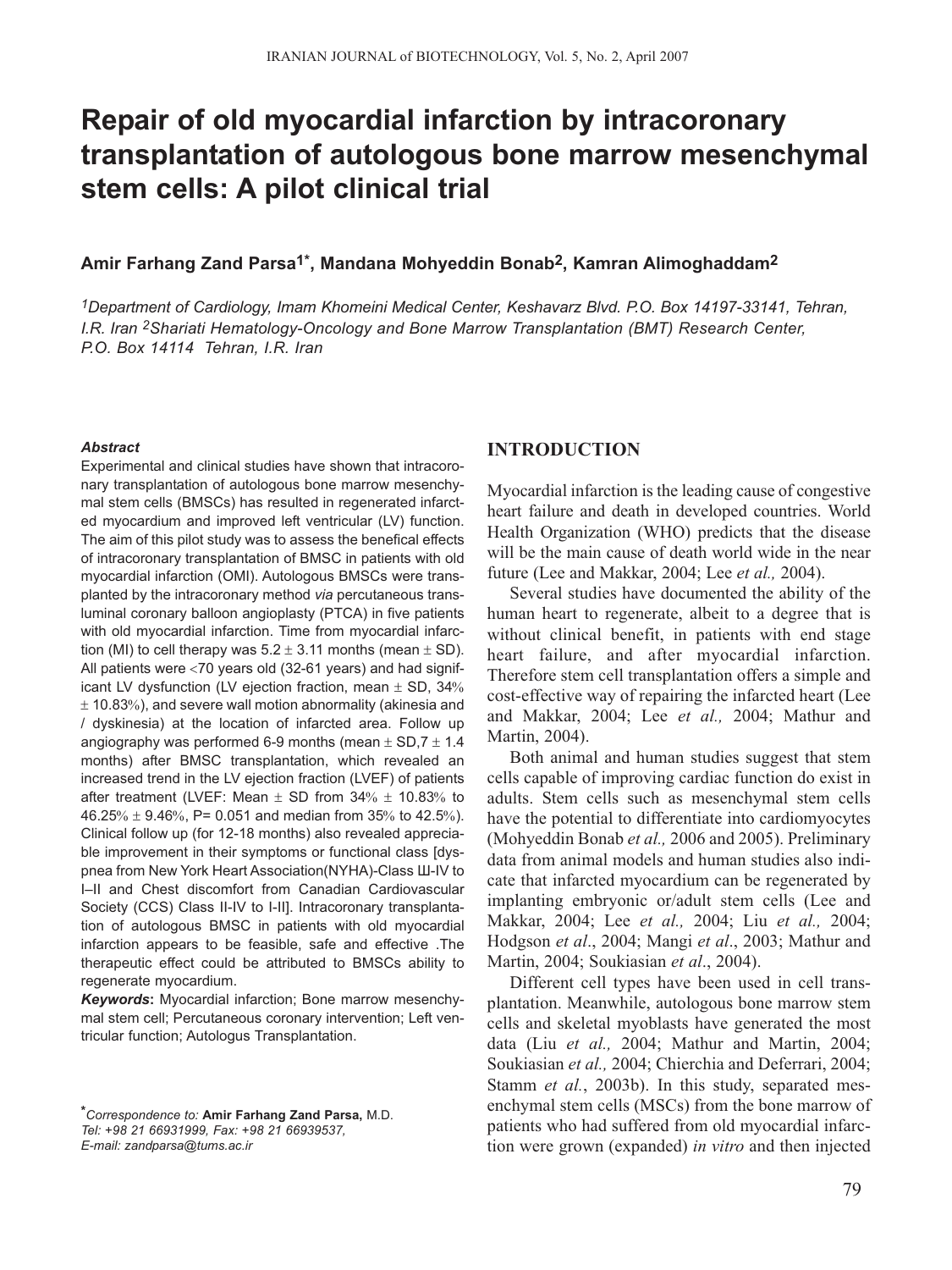into the infarcted region *via* the infarct related artery by the balloon angioplasty method (mean  $\pm$  SD, 5.2  $\pm$ 3.11 months, time from MI to cell therapy).

# **MATERIALS AND METHODS**

From May 2004 to March 2005, implantation of autologous bone marrow mesenchymal stem cells (BMSC) was performed in five patients (4 males and one female, mean  $\pm$  SD, age = 48.4  $\pm$  11.28 years) *via* percutaneous transluminal coronary angioplasty (PTCA). All patients were suffering from old anterior myocardial infarction. Time from acute myocardial infarction (AMI) to stem cell transplantation was  $5.2 \pm 3.11$  months. Majority of patients had moderate to severe left ventricular dysfunction. Their LVEF were  $34\% \pm 10.83\%$  (mean  $\pm$ SD). Their functional class were III-IV (NYHA class).

**Inclusion criteria**: 1- Patients with a history of old myocardial infarction, 2- Age <70 years old, 3- Presence of regional wall motion abnormality (WMA), severe akinesia or dyskinesia, documented by left ventriculography and echocardiography, 4- Absence of viable myocardium in  $\geq 2$  segments documented by radionuclide scintigraphy.

**Exclusion criteria**: 1- Age >70 years old, 2- Coronary anatomy unsuitable for percutaneous coronary intervention (PCI), 3- Severe co-morbidity, 4- Presence of viable myocardium at the territory of the infarcted zone, 5- Presence of cardiogenic shock or life threatening cardiac dysrhythmias, 6- Unwilling to do stem cell transplantation.

Written informed consent has been signed by each participant in the study. The study gained the approval of the ethical committee of the Tehran University of Medical Sciences under the supervision of the diagnostic digestive disease research center (FWA00001331).

Before making a decision for BMSC transplantation, diagnostic coronary angiography was performed in all patients. After evaluation of their coronary angiography and making sure that the infarct related artery (IRA) is suitable for PCI, they were referred for bone marrow (BM) aspiration and BMSC expansion.

**Sample collection and MSC expansion:** Under local anesthesia, 30 ml of BM was obtained from the iliac crest of each patient in a sterile and standard condition.

The BM mononuclear cells (MNCs) were separated by the ficoll density gradient method. Eight average

vented flasks (75 cm2) with 21 ml of MSC medium, consisting of Dulbecco's Modified Eagle's Medium (DMEM) with 10% (v/v) Fetal Bovine Serum (FBS)<sup>∗</sup> and 1% penicillin and streptomycin (all from Gibco, Sigma, Germany), were seeded with  $1\times10^6$  MNC/ml for the purpose of primary culture. Flasks were incubated at 37ºC in a humidified atmosphere containing  $5\%$  CO<sub>2</sub> and were fed by complete medium replacement every 4 days, until the fibroblast-like cells at the base of the flask reached confluence.

On reaching confluence, the adherent cells were resuspended using 0.025% trypsin and reseeded at  $1\times10^4$  cells/ml (1<sup>st</sup> passage). These were incubated again until confluence, and were once again trypsinized and reseeded at  $1\times10^4$  cells /ml. The number of passage of cells depending on the required amount of cells can be repeated, (normally 1-3 passages).

At the end of the last passage, when the cells reached confluence, they were washed with tyrode salt and incubated with MI99 medium for an hour. Cells were detached by trypsinization and washed with normal saline supplemented with 1% human serum albumin and heparin and then resuspended at 1-1.5× 106/ml density. This washing process eliminates trace amounts of FBS as well.

**Immunophenotyping:** At the end of the last passage, expression of CD166, CD105, CD44 and CD13-which are MSC surface markers, and CD34 and CD45-which are Hematopoietic Stem Cell (HSC) surface markers were determined in culture-expanded MSCs. The monoclonal antibodies used were anti-CD44, CD45, CD34 fluorescein isothiocyanate (FITC) and anti-CD13 phycoerythrin (PE) (all purchased from Dako, Denmark), anti-CD166 FITC and anti CD105 RPE (from Serotec, Germany). Relevant isotope control antibodies were also used. Flowcytometry was performed on a FACS calibur system (Becton Dickinson) and data were analyzed with Cellquest software.

**Safety assessment:** To make sure that the cells are not contaminated, bacteriological tests were performed on the samples for every passage and at the time of injection. Viability of the cells was assessed by the Methylene Blue dye exclusion test just before injection.

We used high grade FBS from Gibco Co. which has been checked for virus, micoplasma, sterility, bacteriophage and endotoxin contamination.

**Intracoronary injection of BMSC:** Patients were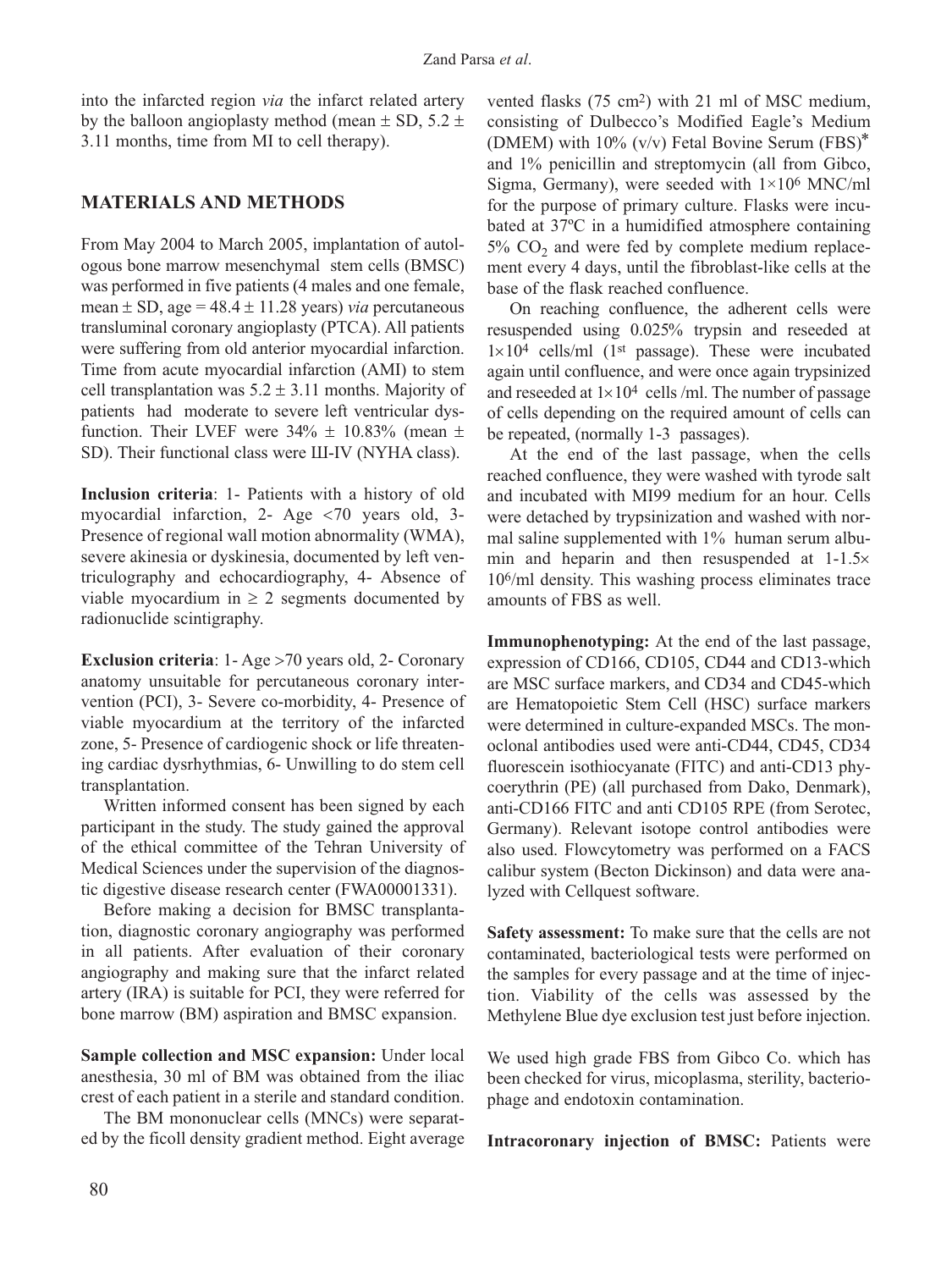treated with antiplatelets (325 mg of Aspirin on the day before transplantation followed by 300 mg of a loading dose of clopidogrel, at least 6 hours before the procedure). In addition 75-100 U/kg of heparin was given during the procedure to maintain activated clotting time (ACT) between 250-300 seconds.

The procedure was initiated with diagnostic coronary and left ventricular (LV) angiography to re-evaluate coronary anatomy and LV function. Then, a diagnostic catheter was replaced with a guiding catheter.

After crossing the lesion with a long (300 cm), 0.014 inch diameter guide wire, an over-the-wire (OTW) balloon was introduced into the infarct related artery and positioned at the occlusion site. Then, the guide wire was drawn out from the central lumen of the OTW balloon. The procedure of BMSC injection into the infarcted area began with sequential inflation and deflation of OTW balloon every 2-3 minutes. During inflation of the balloon, injection of 1-2 ml of the prepared suspension of bone marrow MSC in to the infarcted region was performed through the central lumen of the balloon. The balloon remained inflated

for at least 2-3 minutes in order to prevent backflow of BMSCs suspension, and thus facilitate distribution of the suspension into the infarcted zone. After each inflation, the balloon was deflated and remained so for 2-3 minutes in order to permit perfusion of the area. This cycle was repeated for 5-6 times. The mean number of  $8 \times 10^6$  (ranging  $5-12 \times 10^6$ ) bone marrow mesenchymal cells was injected into the infarcted area (Table 2). After the cell injection process, the procedure was completed with stenting the lesion with an appropriate sized bare metal stent (BMS). Procedures were tolerated well by all patients without any hemodynamic or rhythm disturbances.

**Follow up:** Patients have been visited every month for three months, and then every 3 months during follow up. In each visit, clinical and paraclinical evaluation in terms of physical examination and 12 leads of electrocardiography were carried out.

Selective coronary angiography and left ventriculography were performed between 6 to 9 months after BMSC transplantation in order to evaluate regional

| Patients<br>Characteristics                     | $\mathbf{1}$    | $\overline{2}$ | 3        | 4        | 5        |
|-------------------------------------------------|-----------------|----------------|----------|----------|----------|
| Age                                             | 61              | 54             | 43       | 42       | 32       |
| Sex                                             | female          | male           | male     | male     | male     |
| Time from MI to cell therapy                    | 4 months        | 3 months       | 9 months | 8 months | 2 months |
| <b>Coronary artery disease</b><br>Single vessel |                 | $^{+}$         |          | $^{+}$   | $+$      |
| Multi vessel                                    | $\! + \!\!\!\!$ |                | $^{+}$   |          |          |
| Angiographic LVEF (%)                           | 30              | 50             | 35       | 20       | 35       |
| <b>Symptoms</b><br>chest discomfort (CCS FC)    | III             | $III - II$     | IV       | III      | IV       |
| Dyspnea (NYHAFS)                                | III             | III            | IV       | III      | III      |
| <b>Risk factors</b><br>Hypertension             | $+$             | $^{+}$         |          | $+$      |          |
| <b>Diabetes</b>                                 |                 |                |          |          |          |
| Smoking                                         |                 |                | $^{+}$   | $+$      | $+$      |
| Hyperlipidemia                                  |                 |                |          | $^{+}$   |          |

**Table 1.** Baseline and clinical characteristics of patients.

LVEF: Left ventricular ejection fraction. CCS FC: Canadian Cardiovascular Society functional class. MI: myocardial infarction NYHAFC: New York Heart Association functional class.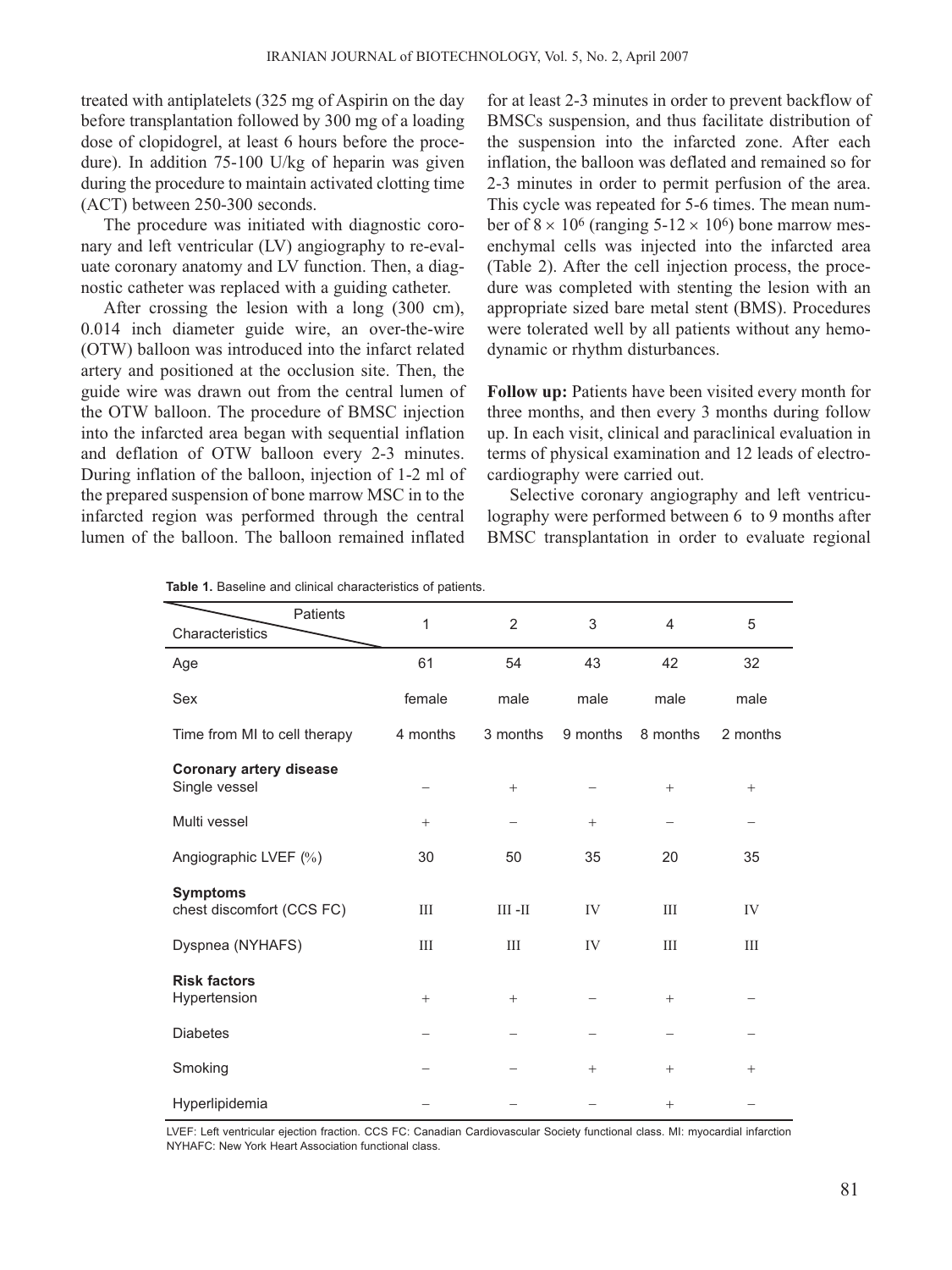and global left ventricular ejection fraction (LVEF) and binary instent restenosis (binary restenosis defined  $as > 50\%$  luminal loss).

**Statistical analysis:** Statistical analysis was performed with SPSS program (version 11.5). A comparison of pre and post-procedure data were carried out by using the paired t-test and nonparametric test of wilcoxon. Discrete variables were compared as rates. All data were presented as mean  $\pm$  SD and median, with  $p \leq 0.05$  considered as significant.

## **RESULTS**

From the beginning of May 2004 to the end of March 2005, intracoronary injection of BMSC was performed in five patients, with old anterior myocardial infarction. Baseline and clinical characteristics of patients are presented in Table 1.

At the end of the processes of immunophenotyping and safety assessment, the mean number of  $8 \times 10^6$ (ranging  $5-12 \times 10^6$ ) cells representing the prepared sus-

pension of BM mesenchymal cells was utilized for transplantation (Table 2). The results of flowcytometry analyses of CD13 (78%), CD44 (79%), CD166 (51%), and CD 105 (56%) were positive and for the hematopoetic cell markers, CD34 and CD45 they were negative.

The results of bacteriological analyses were negative for all samples. The viability of injected cells was over 95%.

Procedural success rate was 100% (there were no failures and no major complications in terms of death, nonfatal myocardial infarction or urgent CABG).Three patients had single vessel disease, left anterior descending (LAD) and two patients had multivessel disease LAD, LCX (left circumflex) and LAD,OM (left anterior descending,obtuse marginal). Angiographic characteristics of LV and coronary arteries as well as procedural results are shown in Table 2.

Follow up LV and coronary angiography are carried out 6 to 9 months (mean  $\pm$  SD, 7  $\pm$  1.4 months) after BMSC transplantation in four patients (80%). One patient has been lost regarding follow up (couldn't be accessed during the follow up). Therefore, follow up coronary angiography was carried out in four

**Table 2.** Pre- procedural LV and coronary angiographic characteristics with procedural results.

| <b>Patients</b>                                              | 1                   | $\overline{2}$    | 3                  | $\overline{4}$       | 5                    |
|--------------------------------------------------------------|---------------------|-------------------|--------------------|----------------------|----------------------|
| Characteristics                                              |                     |                   |                    |                      |                      |
| <b>Severity of stenosis</b>                                  |                     |                   |                    |                      |                      |
| <b>LAD</b>                                                   | 100%                | 90%               | 75%                | 99%                  | 70%                  |
| <b>LCX</b>                                                   | 80%                 |                   | 90%                |                      |                      |
| <b>RCA</b>                                                   |                     |                   | 70%                |                      |                      |
| LVEF $(\% )$                                                 | 30                  | 50                | 35                 | 20                   | 35                   |
|                                                              | Anterior            | Apical            | Antero apical      | Anterior             | Anterior             |
| <b>LVWMA</b>                                                 | hypokinesia, apical | akinesia          | akinesia           | akinesia, apical     | hypokinesia, apical  |
|                                                              | dyskinesia          |                   |                    | dyskinesia           | akinesia             |
| Number of vessels dilated                                    |                     |                   |                    |                      |                      |
| One                                                          | $^{+}$              | $+$               | $^{+}$             | $+$                  | $+$                  |
| Two                                                          |                     |                   |                    |                      |                      |
| Size of stents used                                          | $3 \times 22$ mm    | $23 \times 3$ mm  | $15 \times 3$ mm   | $18 \times 3$ mm     | $12 \times 3$ mm     |
| Procedural success rate $(\%)$                               | 100                 | 100               | 100                | 100                  | 100                  |
| Number of BMSCS                                              | $5 \times 10^6$     | $7.8 \times 10^6$ | $11.7 \times 10^6$ | $11.9 \times 10^{6}$ | $4.75 \times 10^{6}$ |
| Successful cell<br>Transplantation                           | Yes                 | Yes               | Yes                | Yes                  | Yes                  |
|                                                              |                     |                   |                    |                      |                      |
| in-hospital major complication<br>(death, MI or urgent CABG) | <b>No</b>           | <b>No</b>         | No                 | <b>No</b>            | <b>No</b>            |

LAD: Left anterior descending; LCX: Left circumflex; RCA: Right coronary artery; LVEF: Left ventricular ejection fraction; LVWMA: Left ventricular wall motion abnormality; BMSCS: Bone marrow mesenchymal stem cells; CABG: Coronary artery bypass grafting, LV: left ventricule.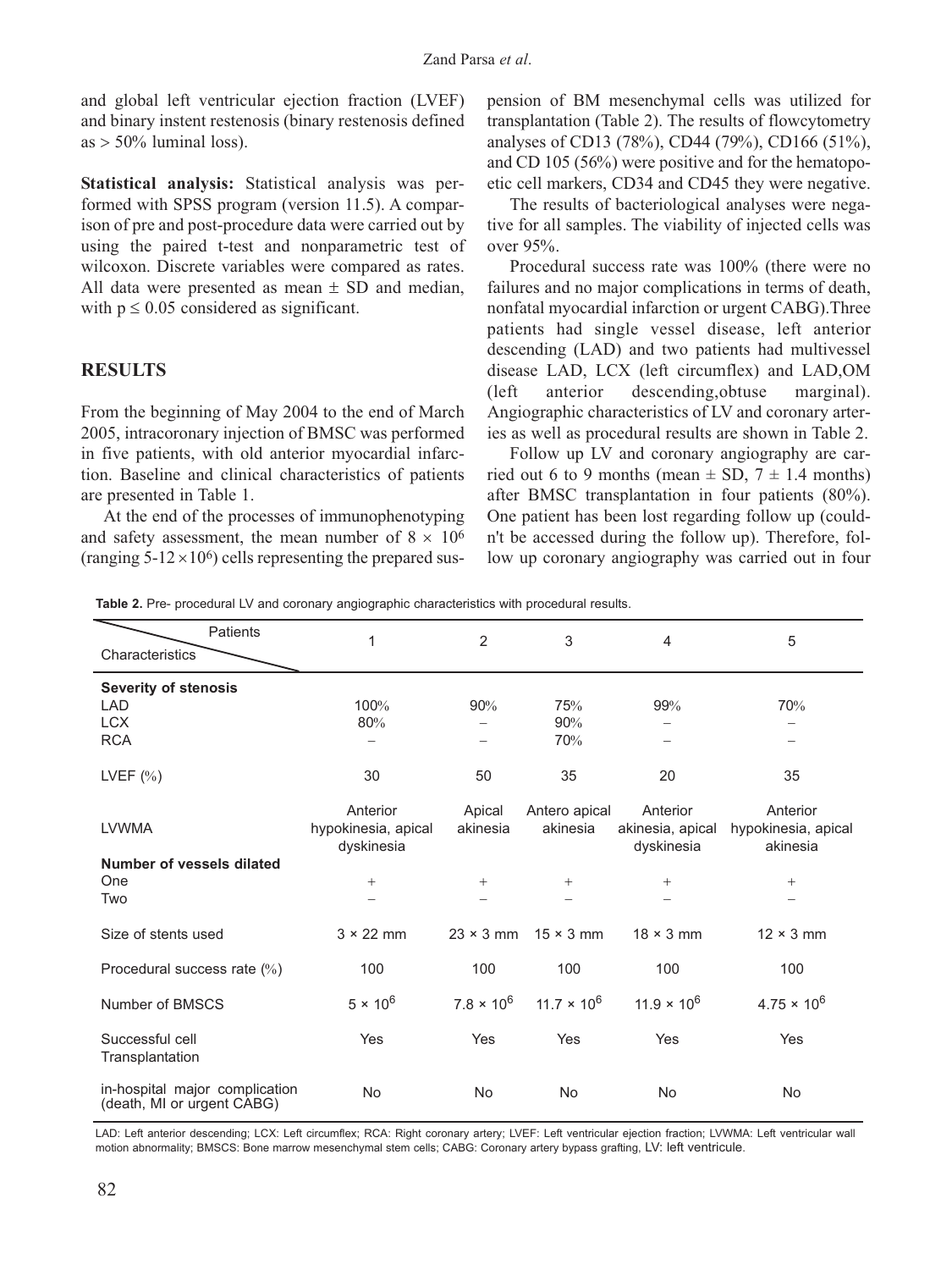| Patients<br>Characteristics                        | 1          | $\overline{2}$ | 3                                           | 4                      | 5                        |
|----------------------------------------------------|------------|----------------|---------------------------------------------|------------------------|--------------------------|
| Time from cell therapy<br>To follow up angiography | 9 months   | 6 months       | 7 months                                    | 6 months               | Loss of<br>follow up     |
| Restenosis                                         | No.        | Yes            | No.                                         | <b>No</b>              | ۰                        |
| <b>MACE</b><br><b>TLR</b><br>Nonfatal MI           | No.<br>No. | Yes<br>No      | <b>No</b><br><b>No</b>                      | <b>No</b><br><b>No</b> | ۰<br><b>No</b>           |
| Death                                              | No.        | No             | <b>No</b>                                   | <b>No</b>              | <b>No</b>                |
| Cardiac arrhythmia                                 | No.        | No             | No                                          | <b>No</b>              | <b>No</b>                |
| LVEF (baseline<br>vs follow up)                    |            |                | 30% vs 40% 50% vs 60% 35% vs 45% 20% vs 40% |                        | 35% vs lost<br>follow up |

**Table 3.** Baseline versus follow up angiographic and clinical characteristics and major adverse cardiac event (MACE).

MI: Myocardial infarction. LVEF: Left ventricular ejection fraction.

patients, during wich there was one target lesion revascularization (TLR) (patient number 2). Therefore, the major adverse cardiac event (MACE) i.e. death, nonfatal MI and TLR) during follow up in four patients was identified only as TLR. In four patients, follow up angiography revealed improvement in their LV ejec-



**Figure 1.** Left ventriculography of patient number 4 reveals significant improvement in LVEF, and wall motion abnormalities . **A)** systole; **B)** diastole, before BMSC therapy; **C)** systole; **D)** diastole, 6 months after BMSC therapy,

tion fraction (EF) (mean  $\pm$  SD from 34  $\pm$  10.8% to  $46.25 \pm 9.46\%$ , p= 0.051 and median from 35% to 42.5%). Baseline and follow up angiographic characteristics are presented in Table 3.

Figure 1 shows baseline and follow up LV, wall motion abnormalities (WMA), and ejection fraction of patient number 4.

Clinical follow up was carried out for 12 to 18 months. During clinical follow up, no cardiac arrhythmia, death or nonfatal myocardial infarction occurred. There was only one TLR due to in-stant restenosis, revascularization was carried out by repeat percutaneous coronary intervention (rePCI) and implanting a drug eluting stent (DES).

The symptoms (dyspnea and chest discomfort) of all patients improved and their functional class changed from NYHA and /CCS class Ш-IV to class I-П, during clinical follow up. Baseline and follow up clinical characteristics are presented in Table 4.

#### **DISCUSSION**

The possibility of stem cell therapy for repairing myocardial infarction has created a new situation, quite unlike any previous therapeutic development process. Open collaboration amongst basic scientists and clinicians around the world are crucial for this superior procedure to be carried out successfully.

The traditional concept implies that the heart muscle itself has no house keeping mechanism to repair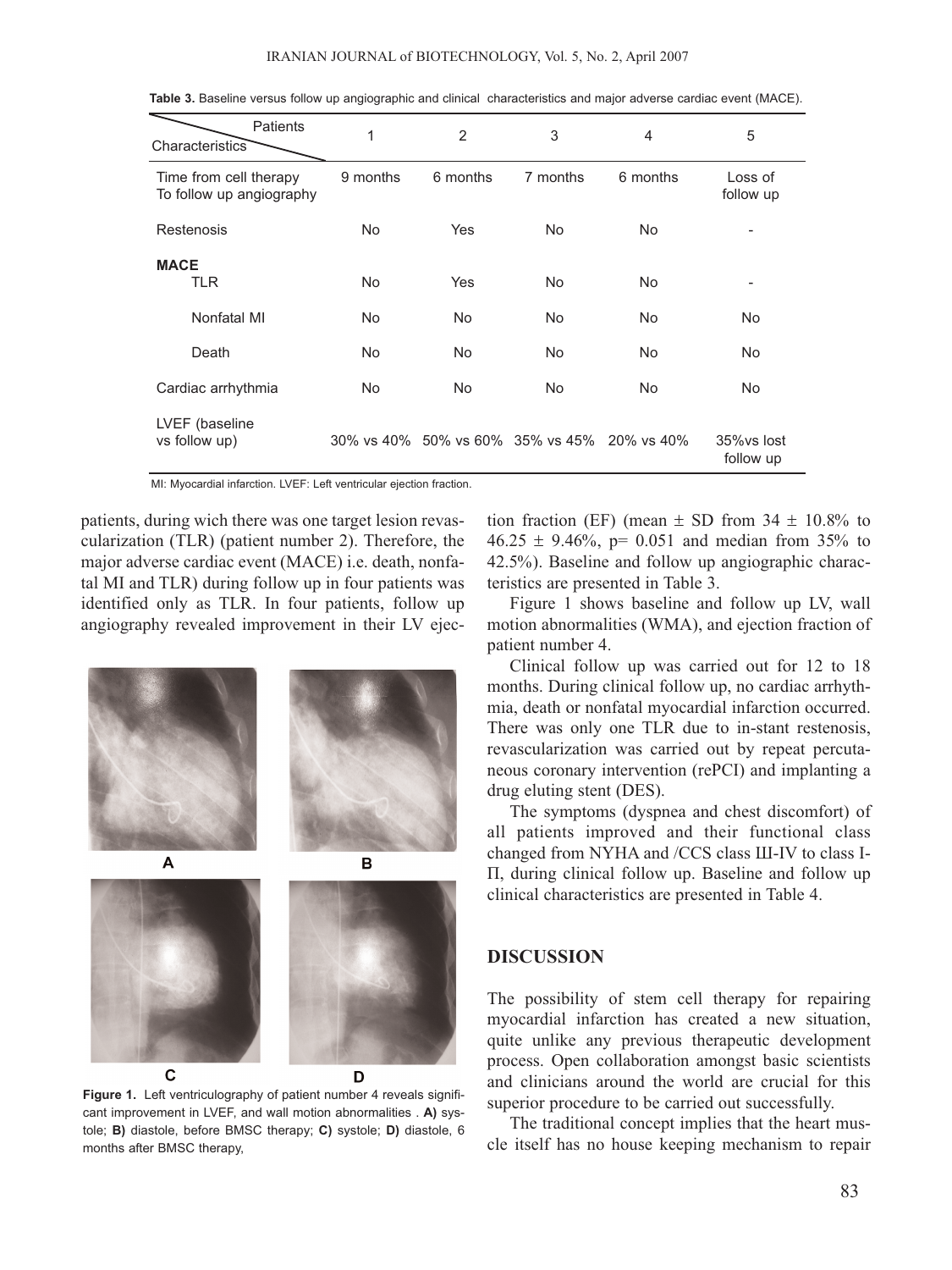Zand Parsa *et al*.

| Table 4. Clinical characteristics, baseline versus follow up (12-18 months). |  |  |  |
|------------------------------------------------------------------------------|--|--|--|
|------------------------------------------------------------------------------|--|--|--|

| <b>Patients</b>                                | 1 | 2        | 3      | 4 | 5                    |
|------------------------------------------------|---|----------|--------|---|----------------------|
| Characteristics                                |   |          |        |   |                      |
| <b>Dyspnea (NYHA functional class)</b>         |   |          |        |   |                      |
| <b>Baseline</b>                                | Ш | Ш        | IV     | Ш | Ш                    |
| Follow up                                      | L | I        | $I-II$ | I | Loss of              |
| <b>Chest discomfort (CCS functional class)</b> |   |          |        |   | follow up            |
| <b>Baseline</b>                                | Ш | $III-II$ | IV     | Ш | IV                   |
| Follow up                                      | I | $I-II$   | $I-II$ | I | Loss of<br>follow up |

NYHA: New York Heart Association; CCS: Canadian Cardiovascular Society.

any minor damage, but recent investigations suggest that large numbers of mitotic figures are present in the adult heart. The source of dividing cells in the myocardium is unclear. Two sources have been suggested, first, bone marrow stem cells, second, cardiac stem cells (Lee and Makkar, 2004; Lee *et al.,* 2004; Mathur and Martin, 2004; Wu *et al.,* 2003; Caplice and Gersh, 2003; Forrester *et al*., 2003; 15-Barbash *et al.*, 2003). Studies in animals and patients with heart transplant, have revealed that, donor-derived cardiomyocytes were present in the recipient heart. Investigators believe that these cells are donor MSCs which have differentiated into cardiomyocytes (Bayes-Genis *et al.,* 2002; Laflamme *et al*., 2002; Muller *et al*., 2002; 20- Sauer *et al.*, 2002; Toma *et al.,* 2002; ).

The most consistent improvement in myocardial function combined with safety has come from studies using autologous bone marrow stem cell transplantation in myocardial infarction. Compared to other current methods that have been used for cell transplantation in patients with myocardial infarction, the intracoronary approach is one of the safest, the most feasible and minimally invasive method for cell transplantation. In most studies of intracoronary injection of autologous bone marrow stem cells (Siminiak *et al.,* 2004, Chen *et al*., 2004; Wollert *et al*., 2004; Assmus *et al.*, 2002; Strauer *et al.,* 2002) no adverse effect was reported. Only in one study (Bartunek *et al.,* 2005) increased incidences of coronary events following intracoronary administration of enriched CD133 cells were reported.

The genetic and cellular mechanisms that initiate transdifferentiation of stem cells are very complex and poorly understood, nevertheless it has been shown that transplanted stem cells undergo a "homing" process in

which they are attached to the site of injury (Lee *et al.,*2004; Mangi *et al.,* 2003; Wu *et al.,* 2003) .

Strauer and his colleagues for the first time in 2002 reported cases of intracoronary injection of autologous bone marrow derived progenitor cells for repairing myocardial infarction. According to their study an improvement in the left ventricular function including a significant reduction in the infarct size has occurred (from  $30 \pm 13\%$  to  $12 \pm 7\%$ , P = 0.005) (Strauer *et al.*, 2002).

To our knowledge phase-1 clinical studies of stem cell transplantation (before 2004) included 13 studies. These attempts have been undertaken in humans for repairing injured myocardium in patients with acute myocardial infarction. In these studies, different protocols such as PTCA, thoracotomy (during CABG) and transcatheter intramyocardial injection have been implicated, which in four of them PTCA was the prefered method (Chen *et al*., 2004; Lee and Makkar, 2004; Lee *et al.,* 2004; Siminiak *et al*., 2004; Stamm *et al*., 2004a; Wollert *et al*., 2004; Menasche *et al.,* 2003; Assmus *et al*., 2002; Strauer *et al.,* 2002).

In those studies that BMSC were used *via* the PTCA technique. Although their methods were different but they reached the same results. Strauer and his colleagues (2002) reported a significant decrease in the infarct region within the cell therapy group compared to the control group ( $p= 0.04$ ) after 3 months.

In BOOST (intracoronary autologous BOne marrOw cell tranSfer afTer and myocardial infarction) and TOPCARE-AMI (Transplantation Of Progenitor Cells And REgeneration in Acute Myocardial Infarction) randomized trials, improvements in global LVEF after 4-6 months follow up were significant (from  $50 \pm 10\%$  to  $56.7 \pm 12.5\%$ , p= 0.0026 and from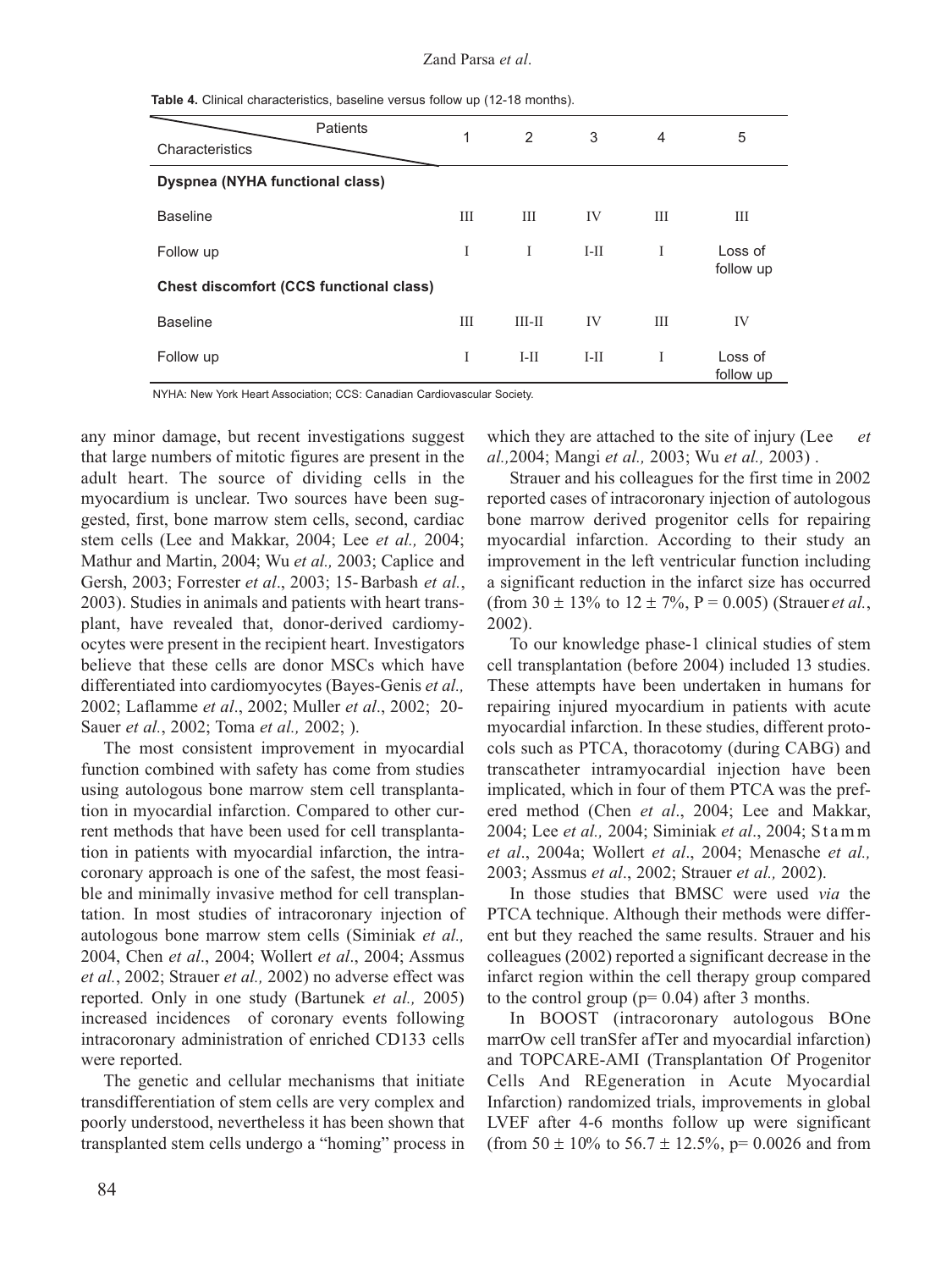51.6  $\pm$  9.6% to 60.1  $\pm$  8.6%, p= 0.003 respectively), (Wollert *et al*., 2004; Assmus *et al*., 2002).

Chen and his colleagues (2004) also reported significant improvement in the LVEF of their cases 3 months after cell therapy (from  $49 \pm 9\%$  to  $67 \pm 11\%$ ,  $p = 0.01$ ).

There are few investigations regarding stem cell therapy in patients with old myocardial infarction. Similar to attempts carried out in AMI; results of these studies were surprising as well.

Improvement of coronary endothelial function and enhanced reserve flow due to intracoronary application of BMSC after successful PCI (post-recanalization) in patients with chronic coronary total occlusion has been reported by lenk and his colleagues (2004).

Manginas and his colleagues (2004) for the first time in human study documented that intracoronary administered radio-labeled BMSC were clearly seen adhered to the infracted zone in patients with old myocardial infarction, In another study they observed reduction in the left ventricular dimensions and improvement in perfusion of the previously infracted region (Manginas *et al.,* 2004a; Manginas *et al.,* 2004b).

The results of this study were comparable with those that have been performed in patients with AMI as well as with those studies in patients with old myocardial infarction.

In our patients, as in other studies, improvement in the left ventricular function and functional capacity were consistent during the follow up period (12-18 months). In this period, no cardiac arrhythmia, death or nonfatal MI has occurred. Also safety and feasibility of the application of BMSC for myocardial regeneration in patients with old myocardial infarction and moderate to severe LV dysfunction have been elucidated in our, albeit small, study.

**Limitation:** The absence of a matched control group and follow up positron emission tomography with foulorodeoxyglucose (FDG-PET) study to quantitate the magnitude of regional viability after cell therapy and the small number of patients were the limitations of our pilot study. For reaching a stronger conclusion, a large randomized controlled clinical trial is necessary.

# **CONCLUSION**

Application of autologous BMSC transplantation for repairing myocardium in patients with old myocardial infarction is safe, feasible and effective. Catheter based percutaneous transluminal coronary approach is one of the safest and minimally invasive techniques for this novel method of myocardial regeneration in such patients.

#### **References**

- Assmus B, Schachinger V, Teupe C, Britten M , *et al*. (2002). Transplantation of progenitor cells and regeneration enhancement in acute myocardial infarction (TOPCARE-AMI). *Circulation* 106: 3009-17.
- Barbash IM, Chouragui P, Baron J, Feinberg MS, Etzion S,Tessone A, Miller L, Guetta A, Zipori D, Kloner RA, And leor J (2003). Systemic delivery of bone marrow-derived mesenchymal stem cells to the infracted myocardium: Feasibility, cell migration, and body distribution, *Circulation* 108:863-8.
- Bartunek J, Vanderheyden M, Vandekerckhove B, Mansour S, De Bruyne B, De Bondt P, Van Haute I, Lootens N, Heyndrickx G, and Wijns W (2005). Intracoronary injection of CD 133 positive enriched bone marrow progenitor cells promotes cardiac recovery after recent myocardial infarction: feasibility and safety. *Circulation* 112: I 178-I 183.
- Bayes- Genis A, Salido M, Sole Ristol F, Puig M *et al*. (2002). Host cell-derived cardiomyo cytes in sex - mismatch cardiac allografts. *Cardiovasc Res*. 56: 404-10.
- Caplice NM, Gersh BJ (2003). Stem cells to repair the heart: A clinical perspective. *Circ Res*. 92:6-8.
- Chen SL, Fang WW, Ye F, Liu YH, Qian J , Shan SJ , Zhang JJ, Chunhua RZ , Liao LM ,Lin S, and Sun JP (2004). Effect on left ventricular function of intra coronary transplantatiom of autologous bone marrow mesenchymal stem cell in patients with acute myocardial infarction. *Am J Cardiol*. 94:92-95.
- Chierchia S, Deferrari L (2004). Cell transplantation: A novel perspective in the treatment of heart failure. *Ital Heart J*. 5:108S-115S.
- Forrester JS, Price MJ, Makkar RR (2003). Stem cell repair of infracted myocardium: An overview for clinicians. *Circulation* 108:1139-45.
- Hodgson DM , Behfar A , Zingman LV, Kane GC, Perez Terzie C, Alekseev AE, Puceat M , and Terzie A (2004). Stable benefit of embryonic stem cell therapy in myocardial infarction. *Am J Physiol Heart Circ Physiol*. 287: 471-9.
- Laflamme MA, Myerson D, Saffitz JE, Murry CE (2002). Evidence for cardiomyocyte repopulation by extracardiac progenitors in transplanted human hearts. *Circ Res*. 90:634-40.
- Lee MS, Lill M, Makkar RR (2004). Stem cell transplantation in myocardial infarction .*Rev Cardiovasc Med*. 5: 82-98.
- Lee MS, Makkar RR (2004). Stem cell transplantation in myocardial infarction: A status report. *Ann Intern Med*. 140: 729-37.
- Lenk K, Erbs S, Adams V, Gielen S , Linke A , Emmrich F, Schuler G,and Hambrecht R (2004). Application of blood derived progenitor cells after recanalization of chronic coronary occlusions: Improvement of coronary vasomotion in a randomized double blind, placebo-controlled study. *Eur Heart J*. 25: 254
- Liu J, Hu Q, Wang Z, Xu C, Wang X, Gong G, Mansoor A, Lee J , Hou M, Zeng L , Zhang JR, Jerosch-Herold M, Guo T , Bache